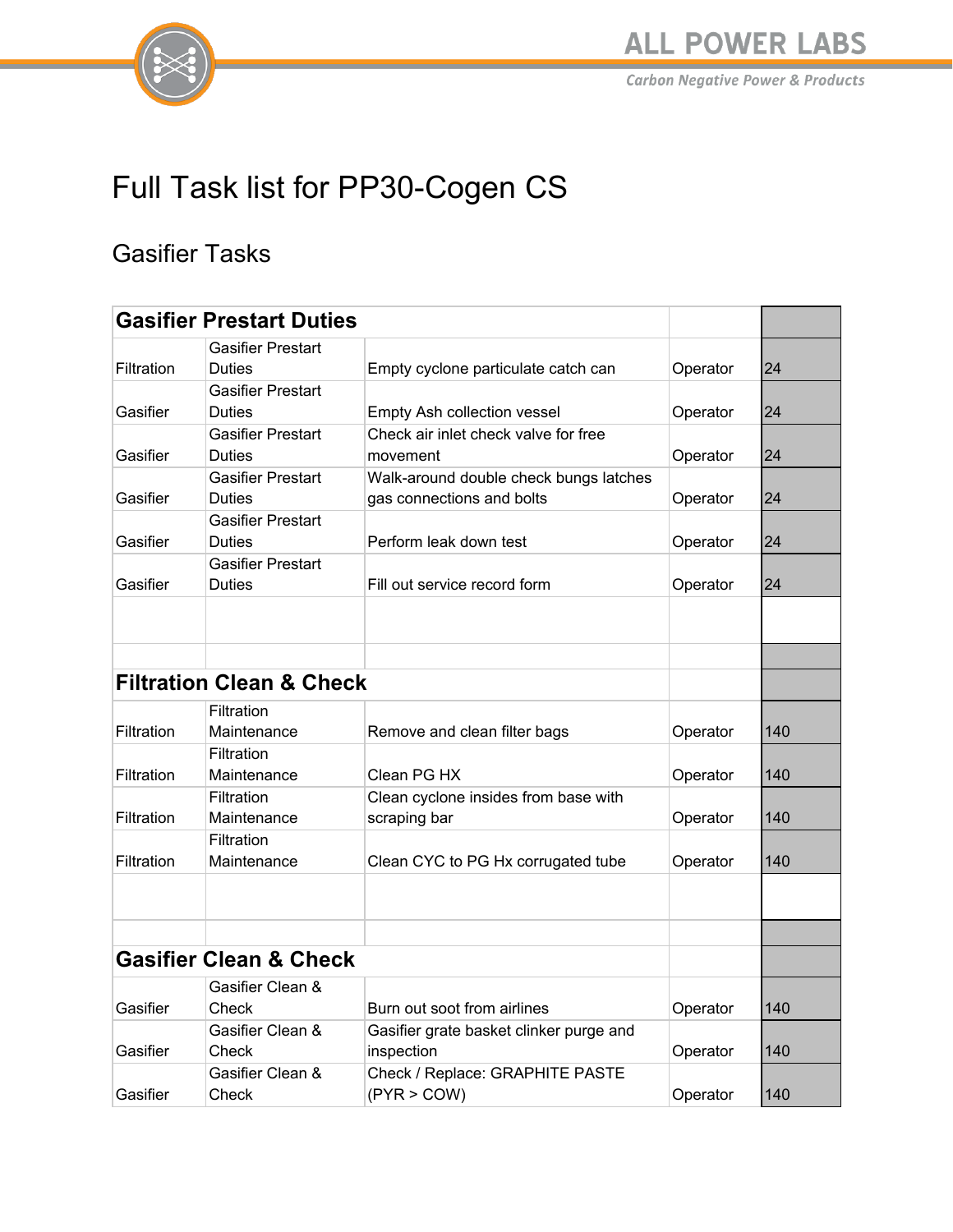



|                         | Gasifier Clean &          |                                                   |          |     |
|-------------------------|---------------------------|---------------------------------------------------|----------|-----|
| Gasifier                | Check                     | Fill Ash Auger Tube with Grease                   | Operator | 140 |
|                         | Gasifier Clean &          |                                                   |          |     |
| Gasifier                | Check                     | Fill Grate Shake Tube with Grease                 | Operator | 140 |
|                         | Gasifier Clean &          |                                                   |          |     |
| Gasifier                | Check                     | Tighten nut on gear shafts bolts on collars       | Operator | 140 |
|                         | Gasifier Clean &          | Tighten shaft collar and hardware on fuel         |          |     |
| Gasifier                | Check                     | auger assembly                                    | Operator | 140 |
|                         | Gasifier Clean &          |                                                   |          |     |
| Gasifier                | Check                     | Tighten grate and auger gears                     | Operator | 140 |
|                         | Gasifier Clean &          |                                                   |          |     |
| Gasifier                | Check                     | <b>Calibrate Pressure Sensors</b>                 | Operator | 140 |
|                         |                           |                                                   |          |     |
|                         |                           |                                                   |          |     |
|                         |                           |                                                   |          |     |
| <b>Gasifier Tune up</b> |                           |                                                   |          |     |
|                         |                           | Replace: Cyclone Collection Can Gasket            |          |     |
| Gasifier                | Gasifier Tune up          | GSK-PTFE-SANI 4"                                  | Operator | 550 |
|                         |                           | Check / Replace: GSK-PTFE-SANI 4 (ACV             |          |     |
| Gasifier                | Gasifier Tune up          | Lid Sani Gasket)                                  | Operator | 550 |
|                         |                           | Check / Replace: GSK-ROPE-GPH-0.1875              |          |     |
| Gasifier                | Gasifier Tune up          | (Grate Door)                                      | Operator | 550 |
|                         |                           | Clean Air Intake Check Valve                      |          |     |
| Gasifier                | Gasifier Tune up          | (PLB-SWC-1.5-BRS)                                 | Operator | 550 |
|                         |                           | Replace: PTFE Gasket for Sanitary Tube            |          |     |
| Gasifier                | Gasifier Tune up          | Fitting for 2" Tube OD (ash can)                  | Operator | 550 |
|                         |                           | Replace: GSK-ROPE-GPH-0.1875                      |          |     |
| Gasifier                | Gasifier Tune up          | (cyclone outlet)                                  | Operator | 550 |
| Gasifier                |                           | Replace: PP-HOP-HPL_A-HOPPER LID<br><b>GASKET</b> |          | 550 |
|                         | Gasifier Tune up          |                                                   | Operator |     |
| Flare                   | <b>Flare Maintenance</b>  | Inspect / Clean gas blowers with solvent          | Operator | 550 |
|                         |                           |                                                   |          |     |
|                         |                           |                                                   |          |     |
|                         |                           |                                                   |          |     |
|                         | <b>Filtration Tune up</b> |                                                   |          |     |
|                         | Filtration                |                                                   |          |     |
| Filtration              | Maintenance               | Replace: Filter bags                              | Operator | 550 |
|                         | Filtration                |                                                   |          |     |
| Filtration              | Maintenance               | Replace: Filter O-ring Gaskets                    | Operator | 550 |
|                         | Filtration                | Replace: PTFE Gasket for Sanitary Tube            |          |     |
| Filtration              | Maintenance               | Fitting for 2" Tube OD (Gas Filter>flare)         | Operator | 550 |
|                         | Filtration                | Replace: PTFE Gasket for Sanitary Tube            |          |     |
| Filtration              | Maintenance               | Fitting for 6"OD (HX>gas filter)                  | Operator | 550 |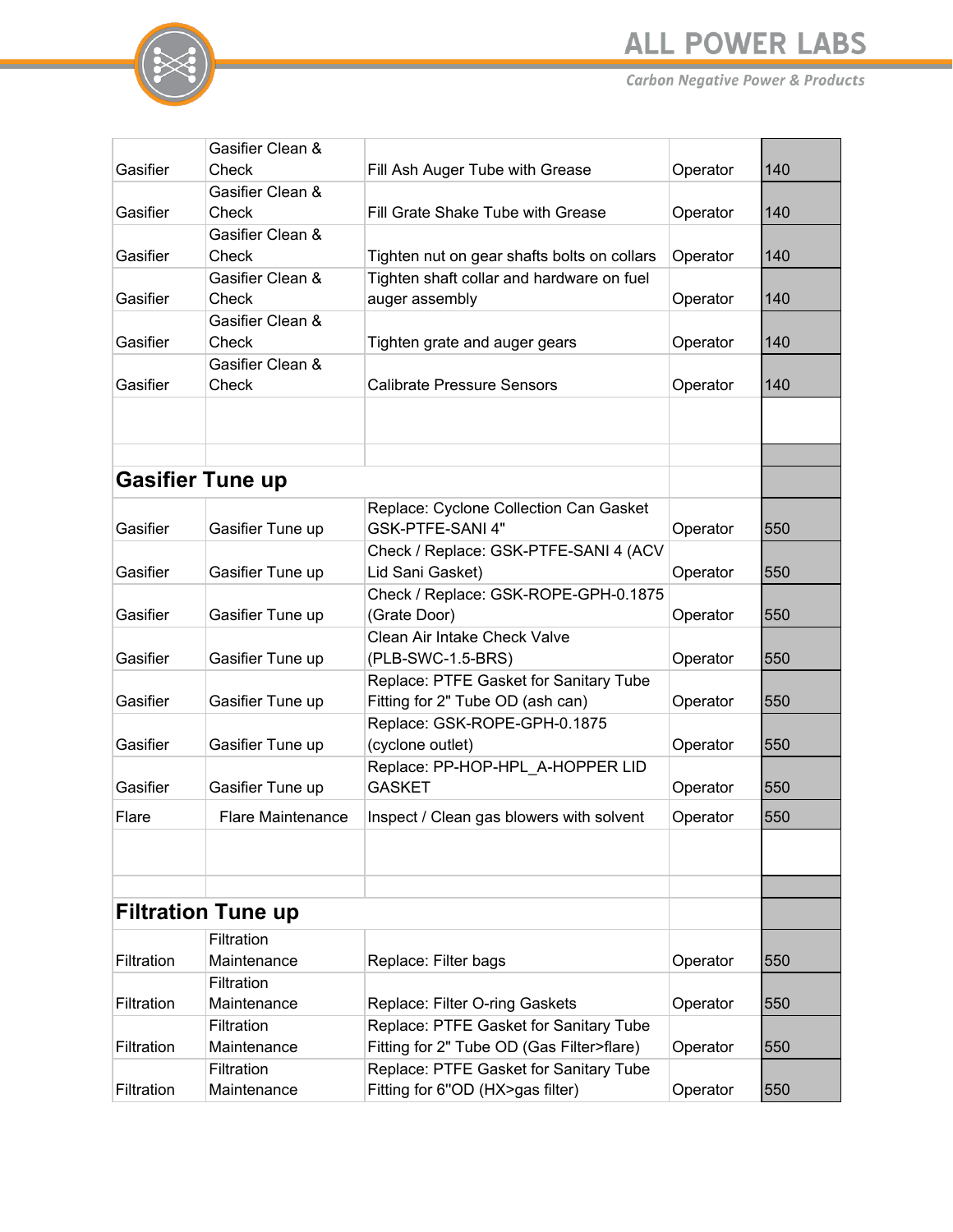

|                          | Filtration                              | Replace: SANI-GSKT-2'-PTFE (Filter                          |            |      |
|--------------------------|-----------------------------------------|-------------------------------------------------------------|------------|------|
| Filtration               | Maintenance                             | outlet>engine gas line)                                     | Operator   | 550  |
|                          | Filtration                              | Replace: PTFE Gasket for Sanitary Tube                      |            |      |
| Filtration               | Maintenance                             | Fitting for 2" OD (DB>HX)                                   | Operator   | 550  |
|                          | Filtration                              | Replace: PTFE Gasket for Sanitary Tube                      |            |      |
| Filtration               | Maintenance                             | Fitting for 2" Tube OD (Governor)                           | Operator   | 550  |
|                          |                                         |                                                             |            |      |
|                          |                                         |                                                             |            |      |
|                          |                                         |                                                             |            |      |
|                          |                                         |                                                             |            |      |
|                          | <b>Pyroreactor Overhaul/Replacement</b> |                                                             |            |      |
|                          |                                         | Repair/Replace:                                             |            |      |
| Gasifier                 | Pyroreactor Overhaul                    | PP-GSF-PYROREACTOR ASSY                                     | Technician | 1750 |
|                          |                                         | Check / Replace:                                            |            |      |
|                          |                                         | PP-GSF-DBK-AUG-AUGER (standalone                            |            |      |
| Gasifier                 | <b>Pyroreactor Overhaul</b>             | fuel auger spiral)                                          | Technician | 1750 |
|                          |                                         | Check / Replace: Roll of 1/2 W Teflon                       |            |      |
| Gasifier                 | Pyroreactor Overhaul                    | Tape 50'L                                                   | Technician | 1750 |
| Gasifier                 | Pyroreactor Overhaul                    | Replace: 1/16" - 24" L Thermocouple Kit<br>(Tred)           | Technician | 1750 |
|                          |                                         | Replace: 1/16" - 24" L Thermocouple Kit                     |            |      |
| Gasifier                 | Pyroreactor Overhaul                    | (Trst)                                                      | Technician | 1750 |
|                          |                                         | Replace: PP-GSF-PYR_A-FLEX SWITCH                           |            |      |
| Gasifier                 | Pyroreactor Overhaul ASSY               |                                                             | Technician | 1750 |
| Gasifier                 | Pyroreactor Overhaul                    | Replace: Hopper to Drying Bucket Gasket                     | Technician | 1750 |
|                          |                                         | Check / Replace: GRAPHITE PASTE                             |            |      |
| Gasifier                 | Pyroreactor Overhaul                    | (PYR > CYC)                                                 | Technician | 1750 |
|                          |                                         | Check / Replace: PLB-VBD-CLP-2-SS304                        |            |      |
| Gasifier                 |                                         | Pyroreactor Overhaul (V-Band Clamp-Exhaust In)              | Technician | 1750 |
|                          |                                         | Replace: PLB-VBD-CLP-2-SS304 (V-Band                        |            |      |
| Gasifier                 | Pyroreactor Overhaul                    | Clamp-Exhaust Out)                                          | Technician | 1750 |
|                          |                                         | Check / Replace: GSK-ROPE-GPH-0.1875                        |            |      |
| Gasifier                 | <b>Pyroreactor Overhaul</b>             | (PYR > CYC)                                                 | Technician | 1750 |
|                          |                                         | Check / Replace: GSK-ROPE-GPH-0.1875                        |            |      |
| Gasifier                 | Pyroreactor Overhaul (PYR > DRK)        |                                                             | Technician | 1750 |
| Gasifier                 |                                         | Replace DB Bottom Plate Gasket                              |            |      |
|                          | Pyroreactor Overhaul                    | (PP-GSF-DBP-GASKET w/PSA)<br>Replace: PP-HOP-HPV A-PUFF LID | Technician | 1750 |
| <b>Fuel Feed</b>         | Hopper Maintenance                      | <b>GASKET</b>                                               | Technician | 1750 |
|                          |                                         |                                                             |            |      |
|                          |                                         |                                                             |            |      |
|                          |                                         |                                                             |            |      |
|                          |                                         |                                                             |            |      |
| <b>Flare Maintenance</b> |                                         |                                                             |            |      |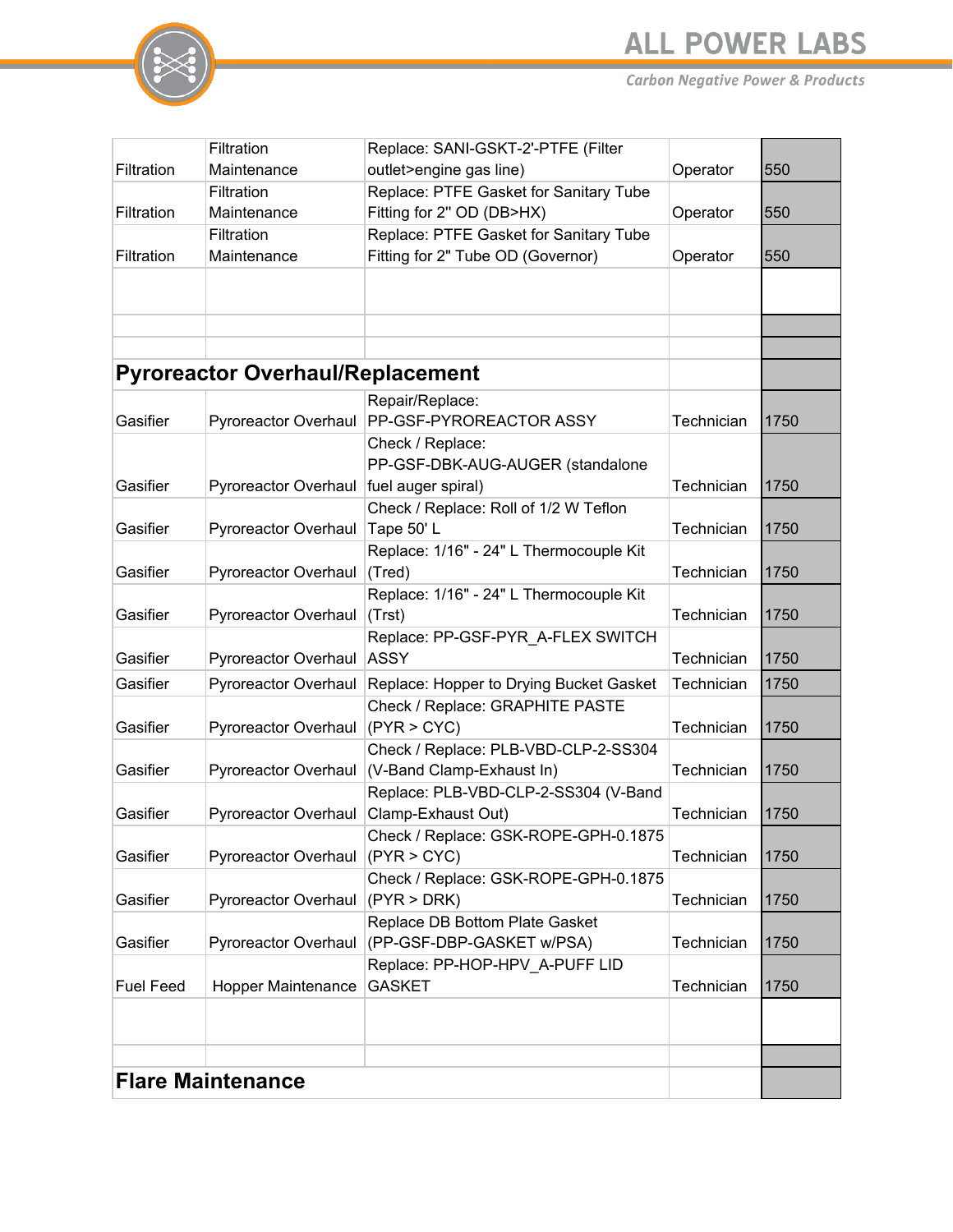

| Flare    | <b>Flare Maintenance</b>    | Check/ Replace: 12V BLDC Blower                        | Operator   | 1750 |
|----------|-----------------------------|--------------------------------------------------------|------------|------|
| Flare    | <b>Flare Maintenance</b>    | Replace: PP-FLR-IGNITER ASSEMBLY                       | Operator   | 1750 |
|          |                             |                                                        |            |      |
|          |                             |                                                        |            |      |
|          |                             |                                                        |            |      |
|          | <b>Gas Cowling Overhaul</b> |                                                        |            |      |
|          |                             | Repair/Replace: PP-GSF-GAS COWLING                     |            |      |
| Gasifier | <b>Gasifier Overhaul</b>    | <b>ASSY</b>                                            | Technician | 3500 |
|          |                             | Check / Replace:                                       |            |      |
| Gasifier | <b>Gasifier Overhaul</b>    | BRG-FSB-0.5-0.75-1-BRZ (ash)                           | Technician | 3500 |
| Gasifier | <b>Gasifier Overhaul</b>    | Replace: BRG-FSB-0.5-0.75-1-BRZ (grate)                | Technician | 3500 |
|          |                             | Replace: BRG-SLV-0.5-0.75-1.5-BRZ                      |            |      |
| Gasifier | <b>Gasifier Overhaul</b>    | (grate)                                                | Technician | 3500 |
| Gasifier | <b>Gasifier Overhaul</b>    | Check / Replace:<br>MTR-RGH-12VDC-6A-0.437 (Ash Auger) | Technician | 3500 |
|          |                             | Check / Replace:                                       |            |      |
|          |                             | MTR-RGH-12VDC-6A-0.437 (Grate                          |            |      |
| Gasifier | <b>Gasifier Overhaul</b>    | Shaker)                                                | Technician | 3500 |
|          |                             | Check / Replace:                                       |            |      |
| Gasifier | <b>Gasifier Overhaul</b>    | PP GSF-GCW-GSM-MOTOR GEAR                              | Technician | 3500 |
|          |                             | Check / Replace:                                       |            |      |
| Gasifier | <b>Gasifier Overhaul</b>    | PP-GSF-GCW_A-ARS-AUGER                                 | Technician | 3500 |
|          |                             | Check / Replace:                                       |            |      |
| Gasifier | <b>Gasifier Overhaul</b>    | PP-GSF-GCW_A-GRATE (stainless)                         | Technician | 3500 |
|          |                             | Check / Replace:                                       |            |      |
| Gasifier | <b>Gasifier Overhaul</b>    | PP-GSF-GCW A-GSH A-GRATE<br>SHAKER (cam)               | Technician | 3500 |
|          |                             | Check / Replace:                                       |            |      |
| Gasifier | <b>Gasifier Overhaul</b>    | PP-GSF-GCW A-SCROLL                                    | Technician | 3500 |
|          |                             | Check / Replace:                                       |            |      |
| Gasifier | <b>Gasifier Overhaul</b>    | PP-GSF-GCW-ARS-AUGER GEAR                              | Technician | 3500 |
|          |                             | Check / Replace:                                       |            |      |
| Gasifier | <b>Gasifier Overhaul</b>    | PP-GSF-GCW-ARS-MOTOR GEAR                              | Technician | 3500 |
|          |                             | Check / Replace:                                       |            |      |
| Gasifier | <b>Gasifier Overhaul</b>    | PP-GSF-GCW-GSM-SHAKER GEAR                             | Technician | 3500 |
|          |                             |                                                        |            |      |
|          |                             |                                                        |            |      |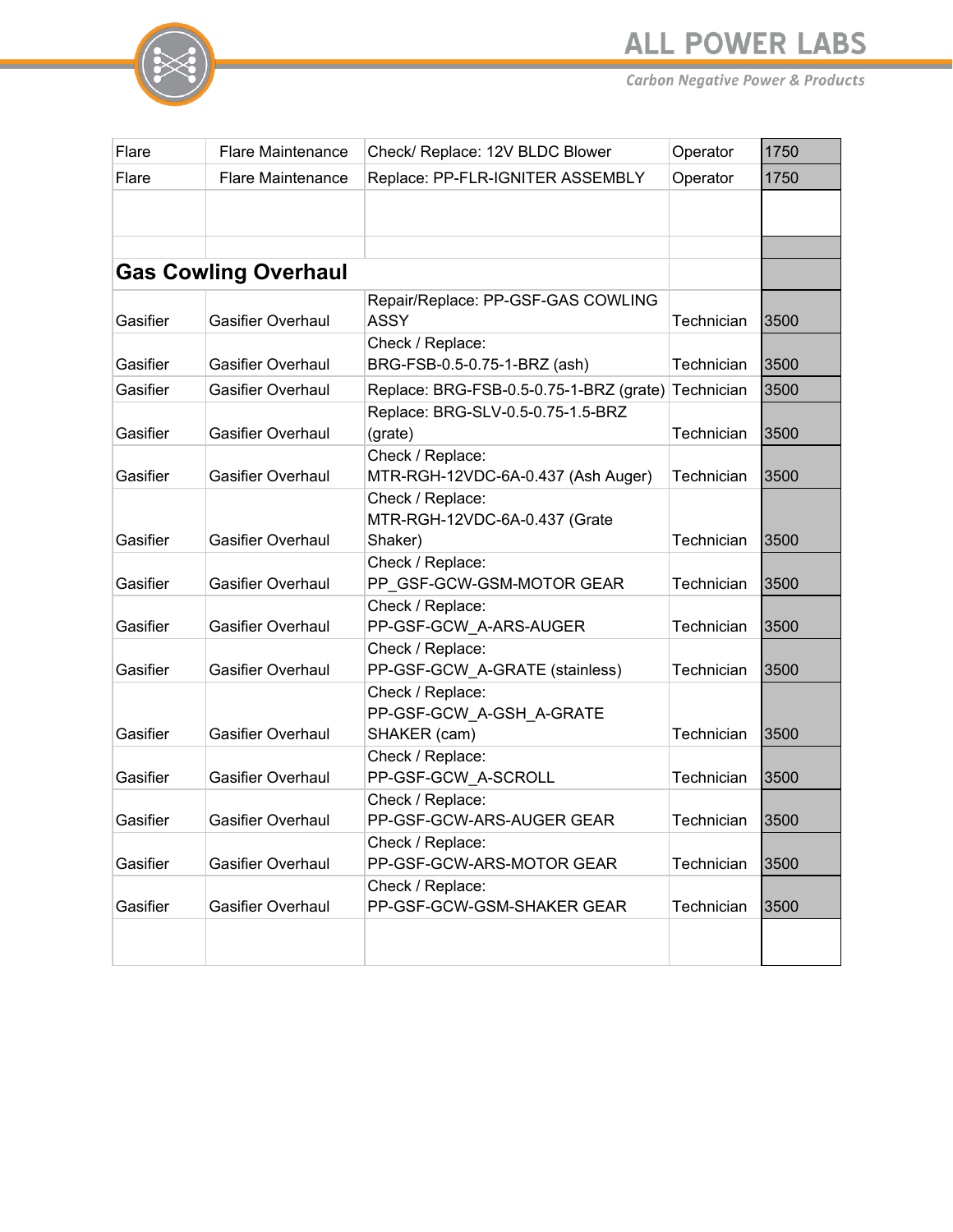

**ALL POWER LABS** 

**Carbon Negative Power & Products** 

### Engine Tasks

| <b>Engine Prestart Duties</b> |                                            |                                 |          |      |
|-------------------------------|--------------------------------------------|---------------------------------|----------|------|
| Engine                        | <b>Engine Prestart</b><br><b>Duties</b>    | Check engine oil level          | Operator | 24   |
| Engine                        | <b>Engine Prestart</b><br><b>Duties</b>    | Check engine coolant level      | Operator | 24   |
| Engine                        | <b>Engine Prestart</b><br><b>Duties</b>    | Check battery                   | Operator | 24   |
|                               |                                            |                                 |          |      |
| <b>Engine Check</b>           |                                            |                                 |          |      |
| Engine                        | <b>Engine Check</b>                        | Check engine oil level          | Operator | 140  |
| Engine                        | <b>Engine Check</b>                        | Check engine coolant level      | Operator | 140  |
| Engine                        | <b>Engine Check</b>                        | <b>Clean Governor</b>           | Operator | 140  |
| Engine                        | <b>Engine Check</b>                        | <b>Engine Purge</b>             | Operator | 140  |
|                               |                                            |                                 |          |      |
|                               | <b>Engine Oil change &amp; maintenance</b> |                                 |          |      |
| Engine                        | Engine Oil<br>Change                       | Replace: Oil Filter             | Operator | 550  |
| Genset                        | Engine Oil<br>Change                       | Replace: Engine Oil             | Operator | 550  |
| Engine                        | Engine<br>Maintenance                      | Check / Clean spark plugs       | Operator | 550  |
| Engine                        | Engine<br>Maintenance                      | Replace: Governor gaskets (set) | Operator | 550  |
| Engine                        | Engine<br>Maintenance                      | Clean battery terminals         | Operator | 550  |
|                               |                                            |                                 |          |      |
| <b>Engine Tune up</b>         |                                            |                                 |          |      |
| Engine                        | Engine Tune Up                             | Replace: Spark Plug             | Operator | 1750 |
| Engine                        | Engine Tune Up                             | Replace: Wide-band O2 sensor    | Operator | 1750 |
|                               |                                            |                                 |          |      |
| <b>Engine Head Rebuild</b>    |                                            |                                 |          |      |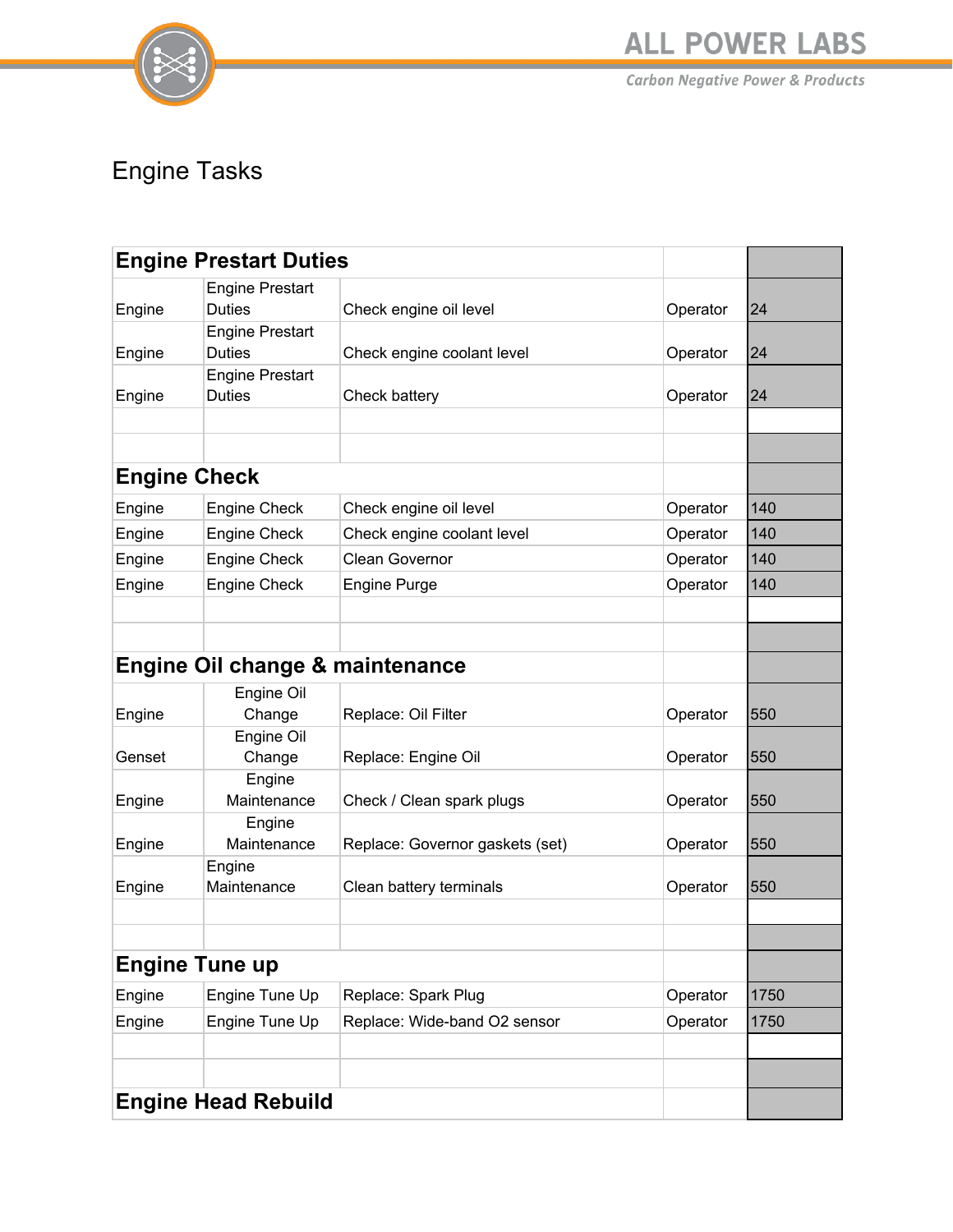## **ALL POWER LABS**



|                       | <b>Engine Head</b>            |                                                  |                 |      |
|-----------------------|-------------------------------|--------------------------------------------------|-----------------|------|
| Engine                | Service                       | Remove and reinstall head                        | Technician 3500 |      |
|                       | <b>Engine Head</b>            |                                                  |                 |      |
| Engine                | Service                       | Rebuild head with core via service               | Technician 3500 |      |
|                       | <b>Engine Head</b>            |                                                  |                 |      |
| Engine                | Service                       | Replace: Valve Stem Seals                        | Technician 3500 |      |
|                       | <b>Engine Head</b>            |                                                  |                 |      |
| Engine                | Service                       | Replace: Intake Valves (stainless steel)         | Technician 3500 |      |
|                       | Engine Head                   |                                                  |                 |      |
| Engine                | Service                       | Replace: Exhaust Valves SS                       | Technician 3500 |      |
|                       | Engine Head                   |                                                  |                 |      |
| Engine                | Service                       | Install: Oil shield Valve Spring caps            | Technician 3500 |      |
|                       | Engine Head                   |                                                  |                 |      |
| Engine                | Service                       | Replace: Valve Push Rods                         | Technician 3500 |      |
|                       | <b>Engine Head</b><br>Service |                                                  | Technician 3500 |      |
| Engine                | Engine Head                   | Replace: Thermostat with Gasket                  |                 |      |
| Engine                | Service                       | Valve cover gasket                               | Technician 3500 |      |
|                       | Engine Head                   |                                                  |                 |      |
| Engine                | Service                       | Replace: Manifold Gasket                         | Technician 3500 |      |
|                       | Engine Head                   |                                                  |                 |      |
| Engine                | Service                       | Replace Head Gasket Set                          | Technician 3500 |      |
| Engine                | Engine Tune Up                | Replace: Engine Coolant                          | Technician      | 3500 |
|                       |                               |                                                  |                 |      |
|                       |                               |                                                  |                 |      |
|                       |                               |                                                  |                 |      |
| <b>Engine Rebuild</b> |                               |                                                  |                 |      |
|                       |                               | In frame rebuild. Install engine rebuild kit     |                 |      |
| Engine                | Engine Overhaul               | (liners, pistons, rings, bearings, gaskets, etc) | Technician      | 7000 |
| Engine                | Engine Overhaul               | Replace: 12vdc Auto Battery                      | Technician      | 7000 |
| Engine                | Engine Overhaul               | Check / Replace: Starter Motor                   | Technician 7000 |      |
| Engine                | Engine Overhaul               | Replace: Water Pump                              | Technician      | 7000 |
| Engine                | Engine Overhaul               | Check / Replace: MPU                             | Technician l    | 7000 |
|                       |                               |                                                  |                 |      |
|                       |                               |                                                  |                 |      |